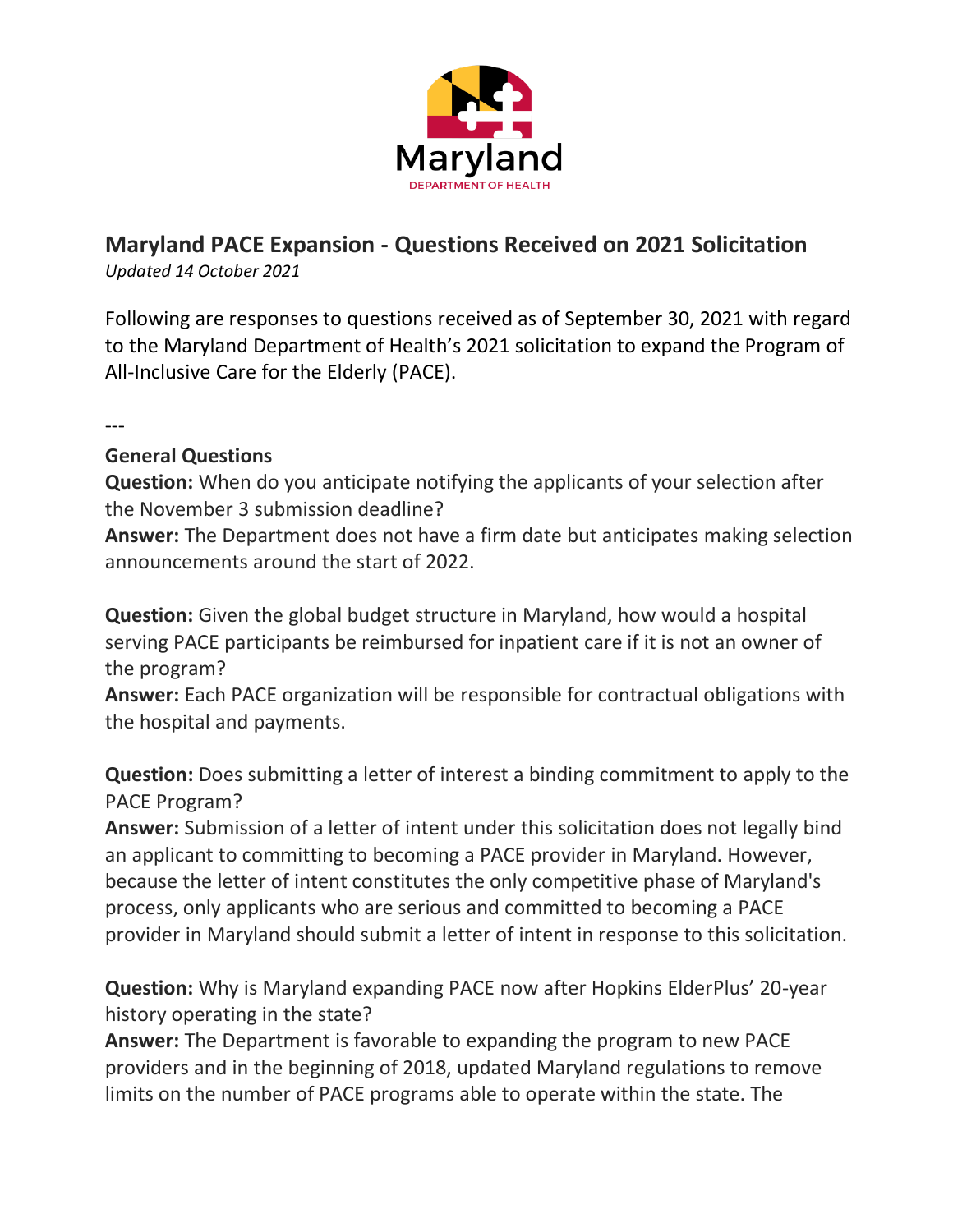Department views PACE as a key strategy to support some of the most-vulnerable Marylanders, as well as providing an integrated care delivery strategy for individuals who are dually-eligible for Medicare and Medicaid.

**Question:** Has Hopkins ever sought to increase the cap on enrollments? **Answer:** Yes. Most recently, Hopkins successfully requested an increase in their enrollment cap from 150 to 200.

**Question:** Can applicants submit a copy of their response that has proprietary and confidential information redacted (and thus protected from public disclosure)? **Answer:** Applicants are welcome to submit a redacted copy; however, the Department is required under the Public Information Act to determine what is confidential and what is subject to release.

**Question**: Does Maryland have or plan to implement Mandatory Managed Long Term Services and Supports (MLTSS) in the near future? **Answer**: The Department does not have active plans to pursue a mandatory managed long-term services and supports program at this time.

**Question**: How will Maryland's Department of Long Term Care Services assure that the PACE program is equally visible and accurately described to eligible individuals as other HCBS/MLTSS options? Will data be maintained to track referrals from options counseling sources?

**Answer**: The Maryland Access Point does not currently track referrals to specific services.

**Question**: Who conducts functional/clinical eligibility determinations for long term care services?

**Answer**: The Department's Utilization Control Agent (currently Telligen, Inc.) conducts the eligibility determinations.

**Question**: Is the PACE organization responsible for initiating the financial eligibility application or is that handled by a state agency?

**Answer**: PACE organizations may assist individuals in completing and submitting a financial eligibility application. In Maryland, applications are submitted to the local Department of Social Services in the jurisdiction in which the applicant lives.

**Question**: What does the Department plan to do with the Letters of Intent?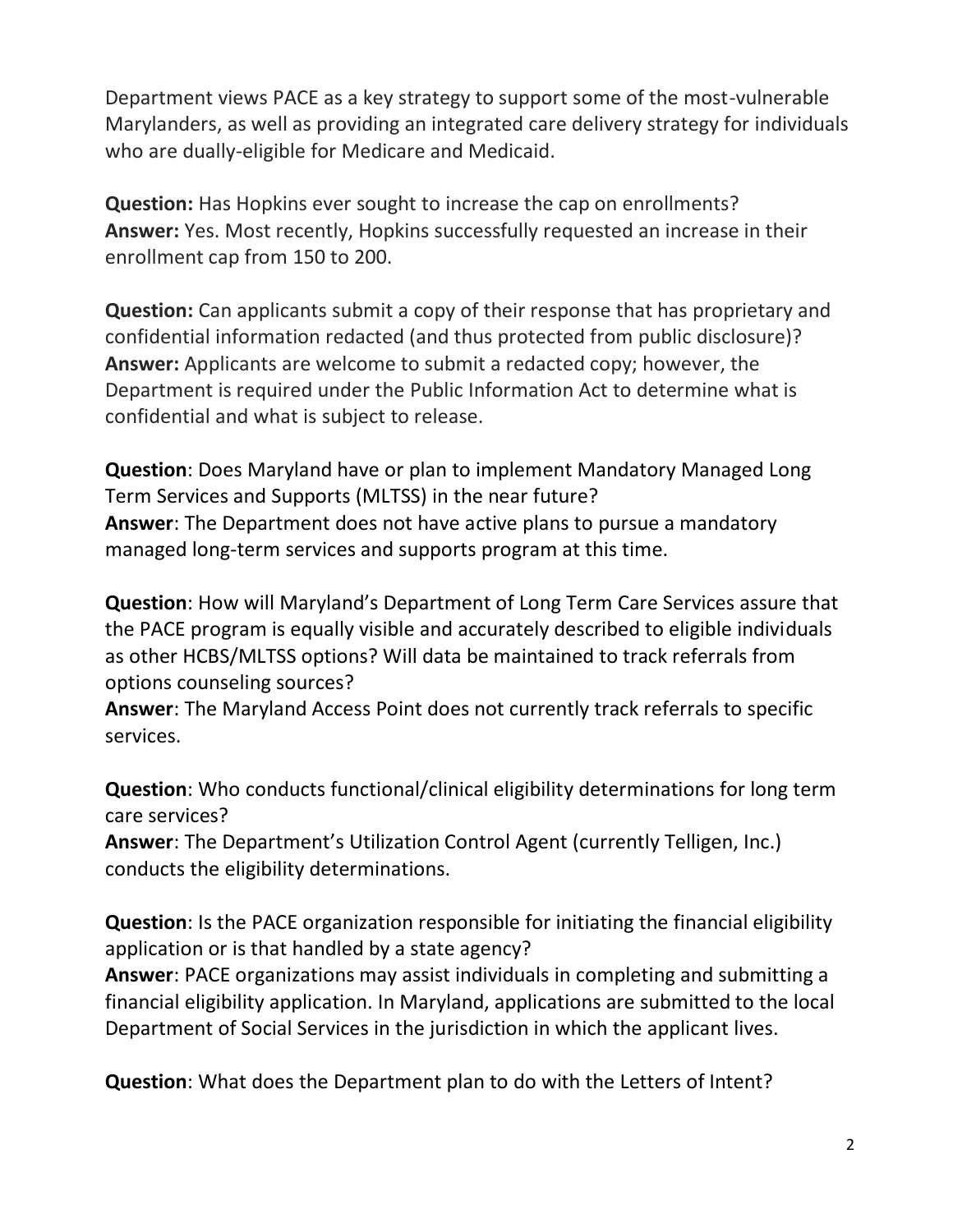- Does the Department plan to publish the Letters of Intent on a public website?
- Could the Letters of Intent become subject to a FOIA request?
- Can we submit a second, redacted, copy for the purpose of potential public disclosure?

**Answer**: The Department does not plan to publish the Letters of Intent on a public website. Letters of Intent could become subject to a FOIA/Public Information Act request. Applicants are welcome to submit a redacted copy; however, the Department is required under the Public Information Act to determine what is confidential and subject to release.

# **Appendix B**

**Question:** In Appendix B, specifically B.3 a comment is made that the potential PACE provider should "submit letters of intent from these providers, identifying the services they will be deliver[ing]:" Does the State of Maryland have a Letter of intent template potential providers should follow in order to satisfy this requirement? If not, what contents should the letters of intent contain?

**Answer:** The contents of Appendix B pertain to a future phase of the process and are not required for this competitive LOI round. The Department will provide more detailed feedback and technical assistance to selected applicants when they reach this point in the process. Letters of commitment for this phase are detailed in Section 2.1.4.3.

**Question:** Would it be helpful if we responded to parts of Appendix B in the Letter of Intent response?

**Answer:** Only responses to the letter of intent content as outlined in Section 2.1 will be evaluated.

**Question:** In Section B.8 Financial Capacity, under Financial Projections, please confirm the request for "financial projections for a minimum of three years from the date of the last submitted financial statement" may include months without any expense related to new PACE program(s) in Maryland. E.g. June 30, 2021 to date provider is selected to proceed with application. **Answer:** Confirmed.

**Question:** In Section B.8 Financial Capacity, under Financial Projections, what does "pro forma financial statement methodology" require?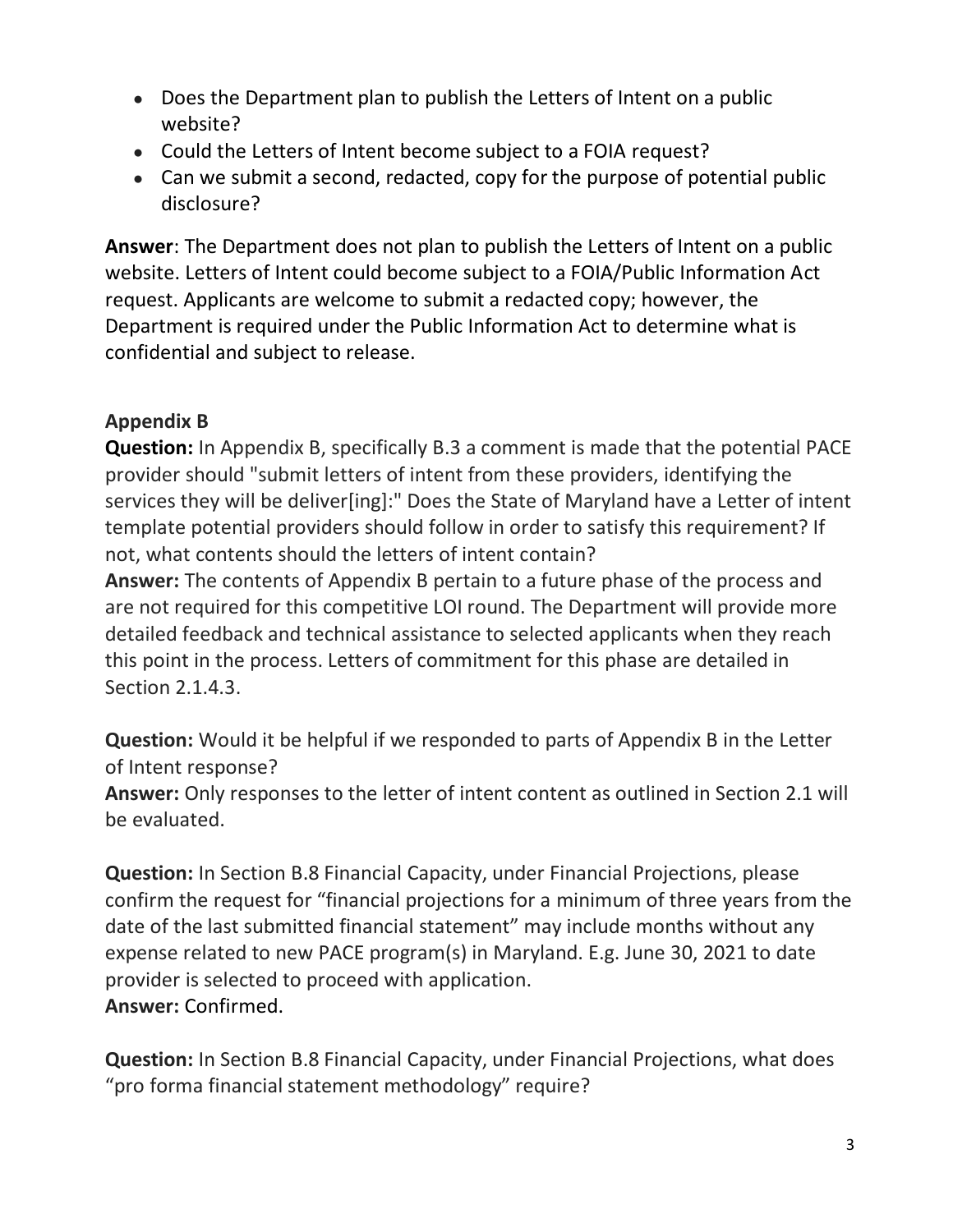**Answer:** The Department is seeking a "profit and loss" (P&L) estimated outlook. Key elements include members, expenses, revenue and profit/loss.

### **Section 1.2**

**Question:** What specific methodology will be used to adjust reimbursement rates over time?

**Answer:** The state will use the FFS equivalent experience rate methodology to review on an annual basis and revise rates as needed.

**Question:** Does the State intend to use the same rate methodology reflected in the data book, or will rate-setting be modified with this expansion of PACE into new service areas? Will the State provide any additional detail on its planned rate-setting methodology?

**Answer:** The rate-setting process will follow the methodology reflected in the data book and will pull from the experience in the new regions (or statewide if there is not enough FFS experience). Specifically, regional data will be used for duals and statewide data will be used for QMB and Medicaid-only rate setting.

The intention is to vary the rates by three regions: 1) Baltimore Metro; 2) Washington Metro; and 3) rural/rest of state. More information can be found in the [PACE Expansion Data Book.](https://health.maryland.gov/mmcp/longtermcare/Documents/PACE%20Data%20Book%209.1.21.pdf) Also, see the response to rate floors and rate ceilings, regarding the transition to incorporate encounters in the rate-setting process.

**Question:** Can the State provide more information on the approach you will use to integrate the institutionalized and non-institutionalized rates? **Answer:** Rates will be blended based on the mix of business.

**Question**: Will there be any rate floors or rate ceilings imposed once encounters are used in the rate setting process?

**Answer**: A gradual move from FFS-based to encounter-based rate setting with risk adjustment may entail bridging the difference by temporarily setting rates to a certain percentage of the FFS-equivalent. As encounter data improves, this percentage can increase.

### **Section 1.3**

**Question:** What are the encounter data elements required for reporting? What are the financial reporting elements required?

**Answer:** The Department will collect priced encounter data for all services, including non-coded services for which PACE is responsible. The Department envisions electronic submission of these data.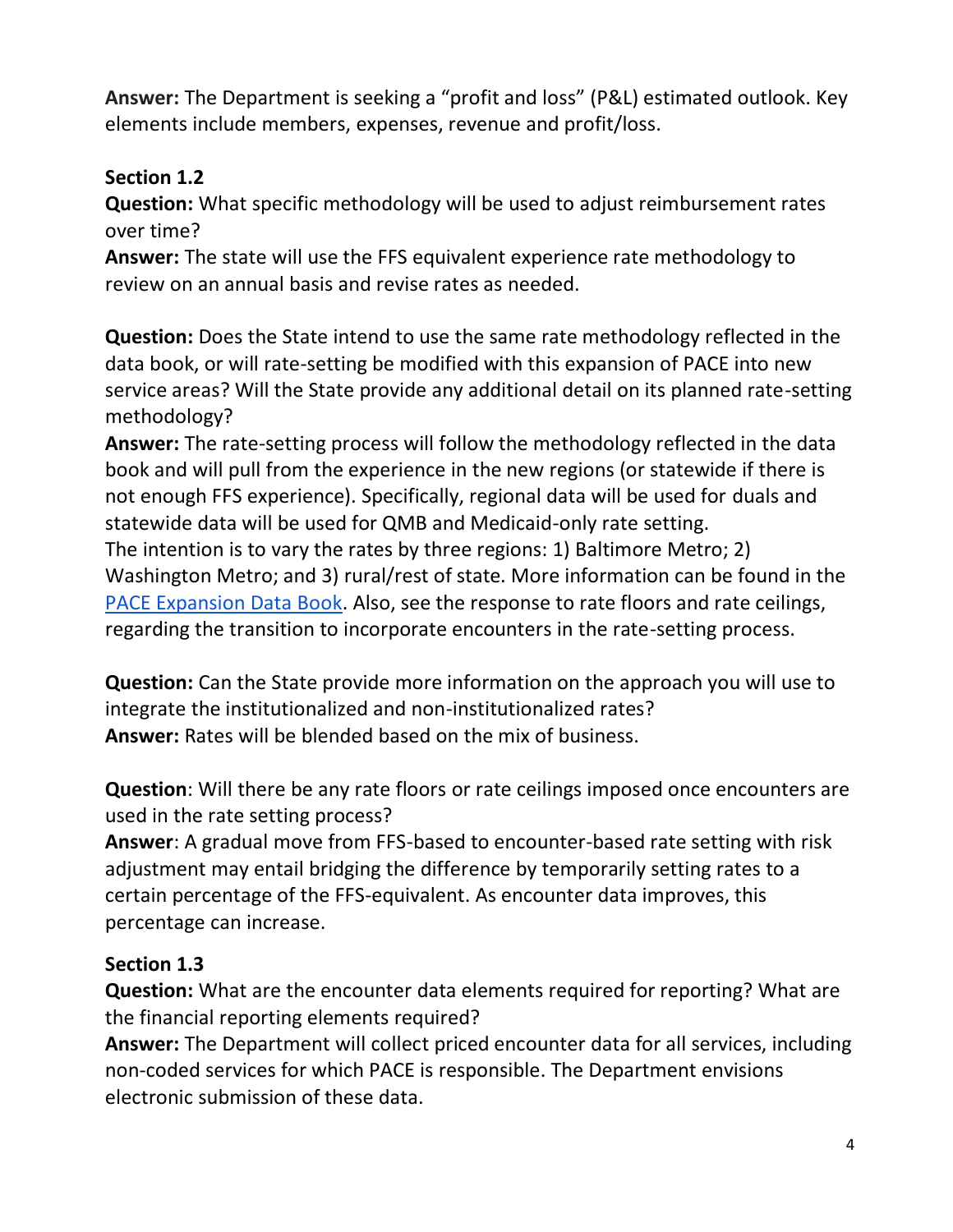**Question:** How does institutional status impact the capitation rate, which is provided as a range?

**Answer:** The lower rate for each cohort assumes a lower rate of institutionalized enrollees, while the higher rate assumes a higher percentage of institutionalized enrollees, based on actual historical case mix. In calculating rates for each provider in an expanded PACE program, the actual mix of community-dwelling versus institutionalized enrollees would be taken into account. Newer PACE providers likely have a higher percentage of community-dwelling enrollees, particularly in the first two years of operations, as individuals typically enroll in PACE when they are still able to reside in the community with limited supports.

**Question:** Could you describe the impact of Maryland's Medicare waiver and HSCRC rate setting on PACE programs? Have the comparatively higher rates for services been taken into account in the PACE Medicaid revenue rates? How might the Maryland Total Cost of Care dynamic impact ability for a PACE program to enroll participants?

**Answer:** The proposed PACE rates are based on a fee-for-service (FFS) equivalent experience of Medicaid participants who are aged 55 or older and certified for a nursing facility level of care, thereby taking into consideration the higher hospital rates.

A resource from the National PACE Association [\(found here\)](https://www.npaonline.org/sites/default/files/PDFs/UPL_paper_FINAL.pdf) demonstrated Maryland's average rates as similar to other states:

"Based on the information collected in 2018, the average UPL for PACE organization dual-eligible enrollees age 65 and over was **\$4,088**, and the median UPL was **\$3,959**. The 25th percentile for UPLs was **\$3,813**, and the 75th percentile was **\$4,369**."

**Question:** When does the state expect to incorporate data collected through encounters reporting into the rate-setting process?

**Answer:** The state estimates it will take at least three years of encounter data collection to incorporate them for rate-setting purposes.

**Question**: Encounter Data – what is the timeline for planning and implementation of an encounter reporting requirement? Will provider organizations have input into the methodology?

**Answer**: The Department envisions working with selected applicants to design and inform the encounter-reporting process.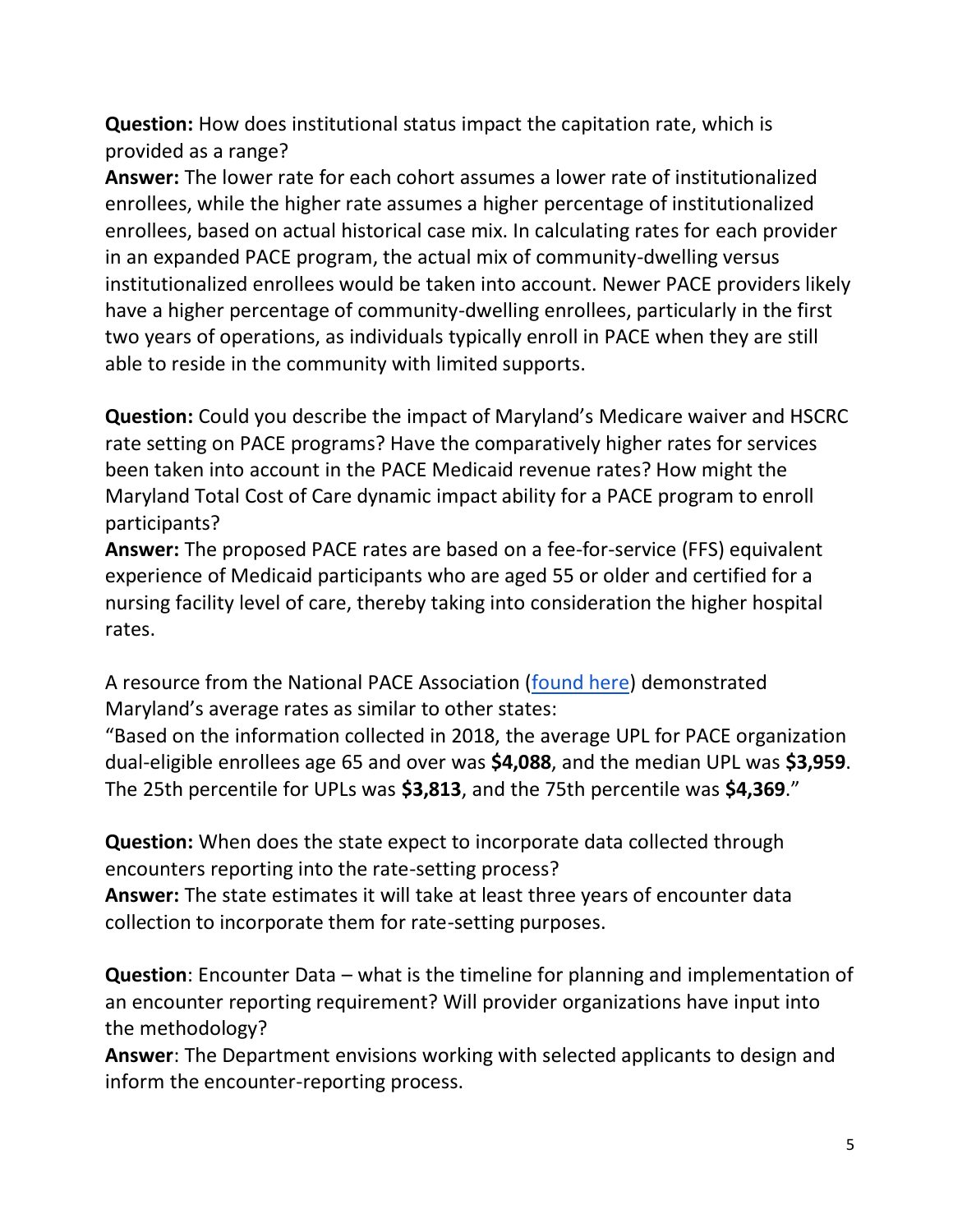### **Section 1.4**

**Question:** Is it the State's intention to cover the entire county as a service area? If so, was there a reason for not including zip codes 20706 and 20771 from the list of zip codes?

**Answer:** The Department accidentally omitted these zip codes from the Prince George's County list and has updated the solicitation accordingly. It should be noted that 20771 refers to Goddard Flight Center.

**Question:** There are some zip codes in the solicitation that appear to be post office boxes. Could you confirm that the following zip codes in listed in the solicitation in Baltimore are classified as PO Box zip codes and therefore have no PACE eligible persons: 21203, 21241, 21263, 21264, 21265, 21268, 21270, 21273, 21274, 21275, 21278, 21279, 21280, 21281, 21283, 21288, 21289, 21290, 21297, 21298? It appears that zip code 20899 in Montgomery County is also a PO box and would not include PACE eligible clients. Could you confirm?

**Answer:** The Department confirms that the above-listed zip codes are coded as 'PO Boxes' or 'Unique.'

**Question:** If an applicant is interested in bordering zip codes that bridge into another designated area, does the applicant: 1) submit two proposals; or 2) submit one proposal, with a justification for the additional zip codes? **Answer:** If just one PACE center is envisioned, the applicant should just submit one response, indicate the primary designated area of interest and provide a justification for the additional zip codes. Applicants should be aware that applicants for other areas may propose the same zip codes.

**Question:** The solicitation indicates that there is an initial cap of 200 participants. Once the 200 enrollment is reached, will additional enrollment be granted automatically? If not, should the pro forma projections have a cap of 200 enrollment?

**Answer:** If a selected PACE organization reaches and maintains its 200 participants, the organization may apply to the Department for an expansion. Expansions will not be granted automatically. The projections required by the solicitation should have a cap of 200.

**Question:** When do you anticipate revisiting the 200 enrollment cap?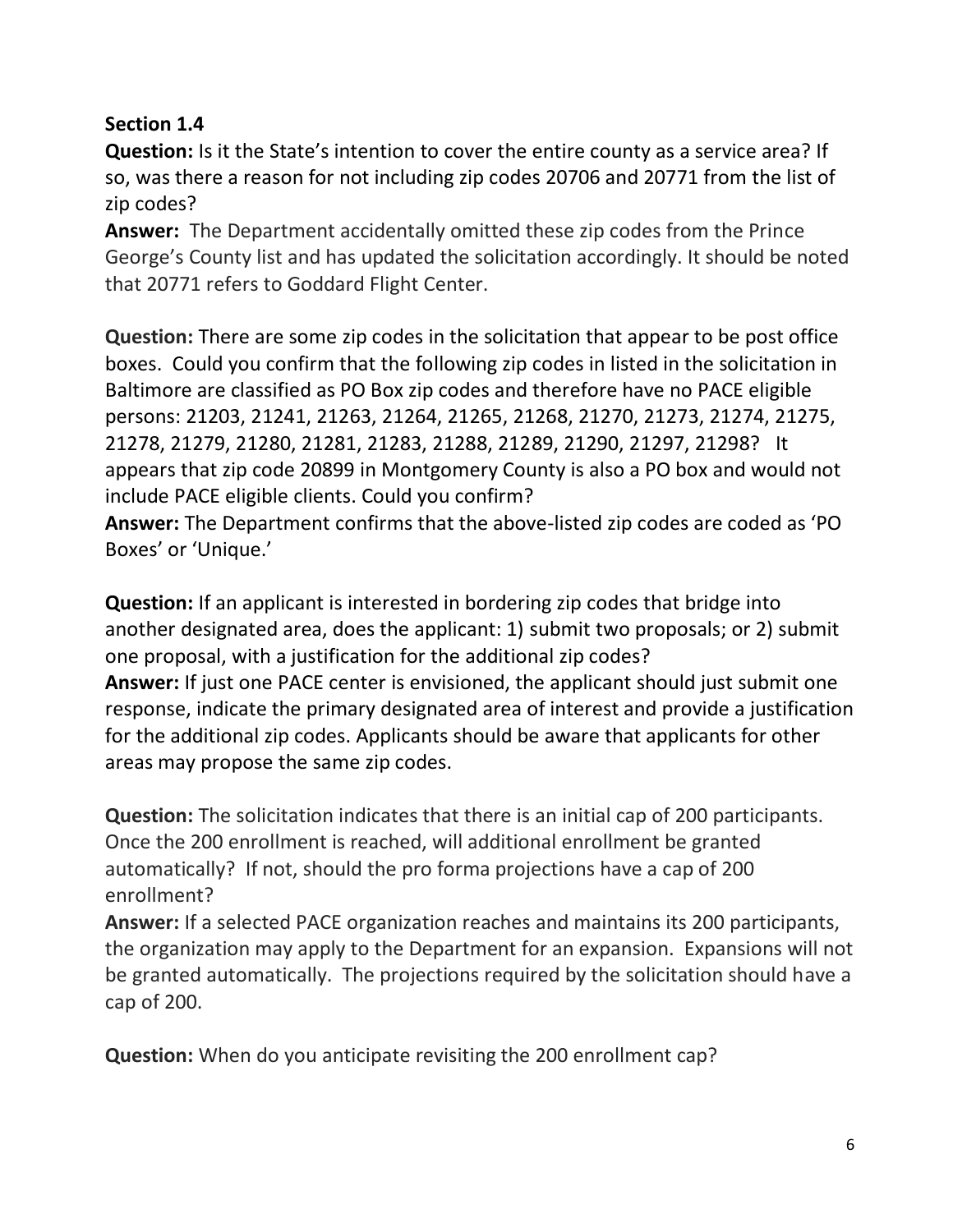**Answer:** The Department will revisit the 200 enrollment cap on a case-by-case basis if a selected PACE organization has successfully enrolled and maintained the 200 person enrollment level.

**Question:** Does a Medicare-only enrollee count against the 200 enrollment cap? **Answer:** The Department is seeking CMS guidance on this question.

**Question:** Are POs allowed to draw a boundary within a zip code to include a partial area to our geographic service area?

**Answer:** The Department intends to allocate service areas based on zip codes, meaning that zip codes allocated as part of this selection will not be available in future expansion solicitations. The Department prefers that an applicant cover the entire area covered by the allocated zip codes, so as to not exclude eligible participants based on geography. This will be considered during the evaluation process. An applicant may propose partial zip codes but should include a rationale.

**Question:** Does the state anticipate opening additional service areas over time? **Answer:** Yes, the Department anticipates opening additional service areas over time but does not have a firm timeline.

**Question:** Does the state anticipate granting overlapping PACE service areas over time?

**Answer:** At this time, the Department does not anticipate granting overlapping PACE service areas; the Department could revisit this in the future.

**Question:** What is the state's rationale for the 200- participant enrollment cap? **Answer:** The Department views a 200-participant cap as a sustainable growth rate for PACE expansions.

**Question:** What will the specific criteria and timeline be for POs to secure increases to the enrollment cap?

**Answer:** The Department may revisit the 200 enrollment cap on a case-by-case basis if a selected PACE organization has successfully enrolled and maintained the 200 person enrollment level.

**Question**: Will the state assess the enrollment cap based on overall demand outside of the process by which a PACE organization can request an expansion? **Answer**: The Department intends to maintain open channels of communication and will work closely with all selected PACE organizations, including with regard to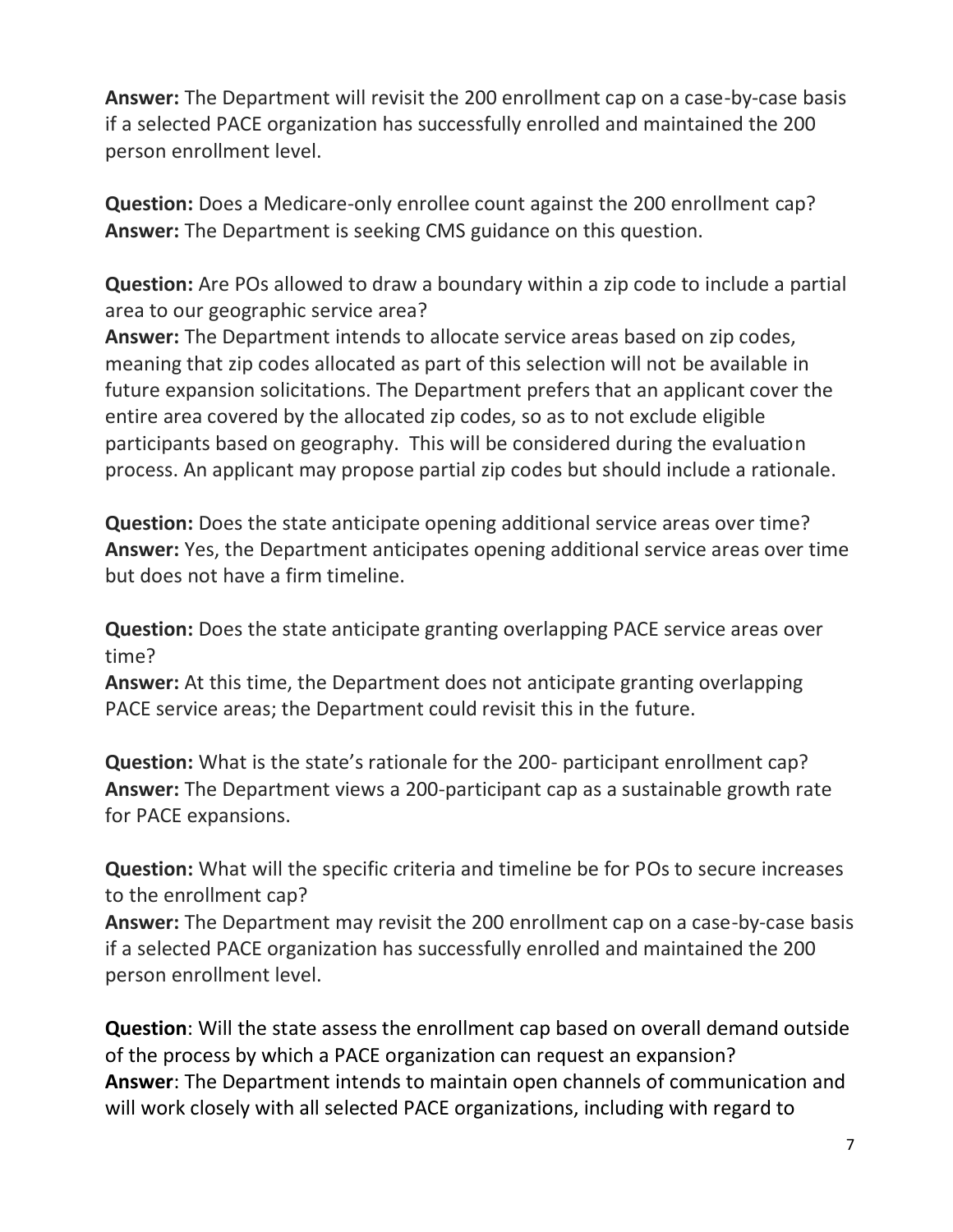#### future expansions.

**Question**: Census Cap for Rural Areas – in our experience, individual PACE sites are not at a positive net income until their census is 90-100 participants. The investment in the PACE site is likely to be \$3,000,000 to \$4,000,000 and startup losses in excess of \$3,000,000. This would need to be recovered with excess revenue in future periods, most likely at a census larger than 100. What was the basis for the 100 census cap on a rural site whose participant transportation and staff travel costs may be higher than an urban center?

**Answer**: The Department appreciates this question. At this time, we do not plan to change the cap of 100 for a rural site. That said, we intend to maintain open channels of communication and will work closely with all selected PACE organizations.

**Question**: Does a Medicare-only enrollee count against the 200 enrollment cap? **Answer**: The cap applies to Medicaid participants for whom the state is responsible for the Medicaid capitation payment. However, PACE programs will need to have the capacity under their Medicaid cap to continue the enrollment of individuals who transition from Medicare-only to dually-eligible.

### **Section 1.5**

**Question:** Please confirm that one does not have to have gone through a CMS audit in order to be eligible to apply. In other words does this provision apply only if one is currently operating a PACE program? If one is preparing to launch a PACE program, but is not yet operational and hasn't reached the one year audit point, are they still eligible to apply?

**Answer:** New PACE programs are eligible to apply. This requirement only applies if the applicant is a current PACE provider.

**Question**: Thank you for your answer related to Section 1.5. Please confirm that if a current PACE provider has multiple PACE programs (under multiple H numbers), including newly opened PACE programs that have not completed the one year audit, they are still eligible to apply?

**Answer**: Confirmed - Section 2.1.2 allows applicants to describe either PACE experience or experience implementing other home- and community-based services.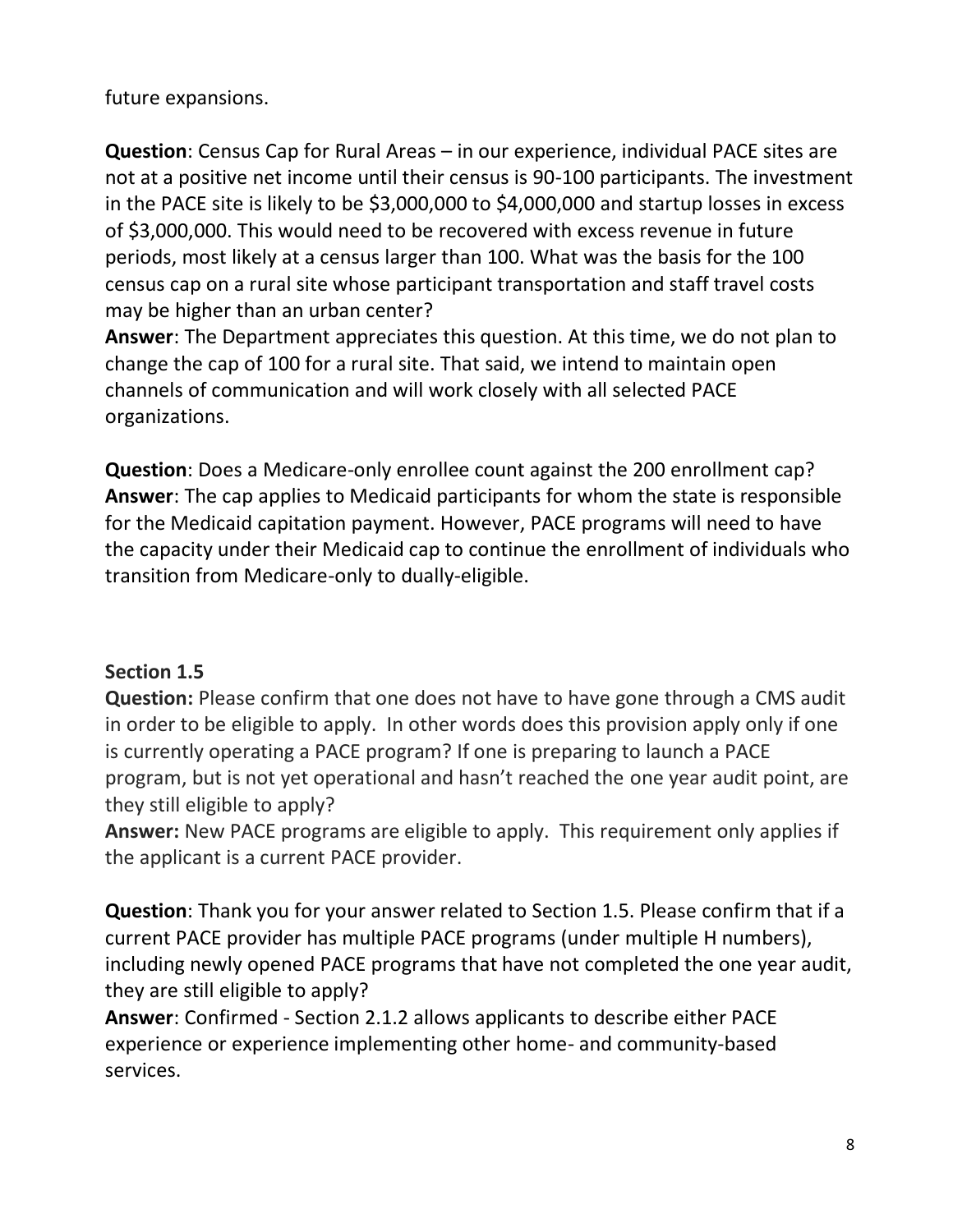**Question**: Is a for profit company that is partially publicly-traded eligible to apply for this solicitation?

**Answer**: In accordance with Section 1.5, A PACE organization must be, or be part of, an entity of a city, county, state or Tribal government; or a private not-for-profit entity organized under §501(c)(3) of the Internal Revenue Code of 1986; or a private for-profit entity permitted by 42 U.S.C. §1395eee(a)(3)(B) and 42 U.S.C. §1396u-4(a)(3)(B) that is legally authorized to conduct business in the state of Maryland. For-profit entities became eligible to be PACE organizations on May 19, 2015, under §1894(a)(3)(B) and §1934(a)(3)(B) of the Social Security Act.

# **Section 2.1.1**

**Question:** The solicitation states that each area will be evaluated separately but then states on page 11 that the applicant should include a specific rationale for the preferred area. Can you explain how this information will be used in the evaluation process?

**Answer:** In the cover letter, applicants should indicate the section of their LOI that describes why the people within the region they have chosen need the PACE program that the applicant wants to provide. The region selection should also speak to knowledge of the area, available resources and potential or established partnerships/relationships.

# **Section 2.1.2**

**Question:** If all the applicant's current PACE centers are already operational, are CMS application or SRR dates required or only the Opening Date?

**Answer:** The Department requests the dates for all phases, as it provides an indication of the ability of the applicant to bring the project to fruition.

# **Section 2.1.3**

**Question:** The National PACE Association uses US Census Bureau and American Community Survey data to estimate potential PACE eligible clients. They estimate that there are 25,592 potential PACE eligible clients in Maryland, which is nearly identical to our independent analysis. The data book indicates 16,279 potential PACE eligible clients, which is 36% less than NPA or US Census estimates. Which estimate do you advise we use for our LOI, the number reported in the data book or our estimates based on the US Census data?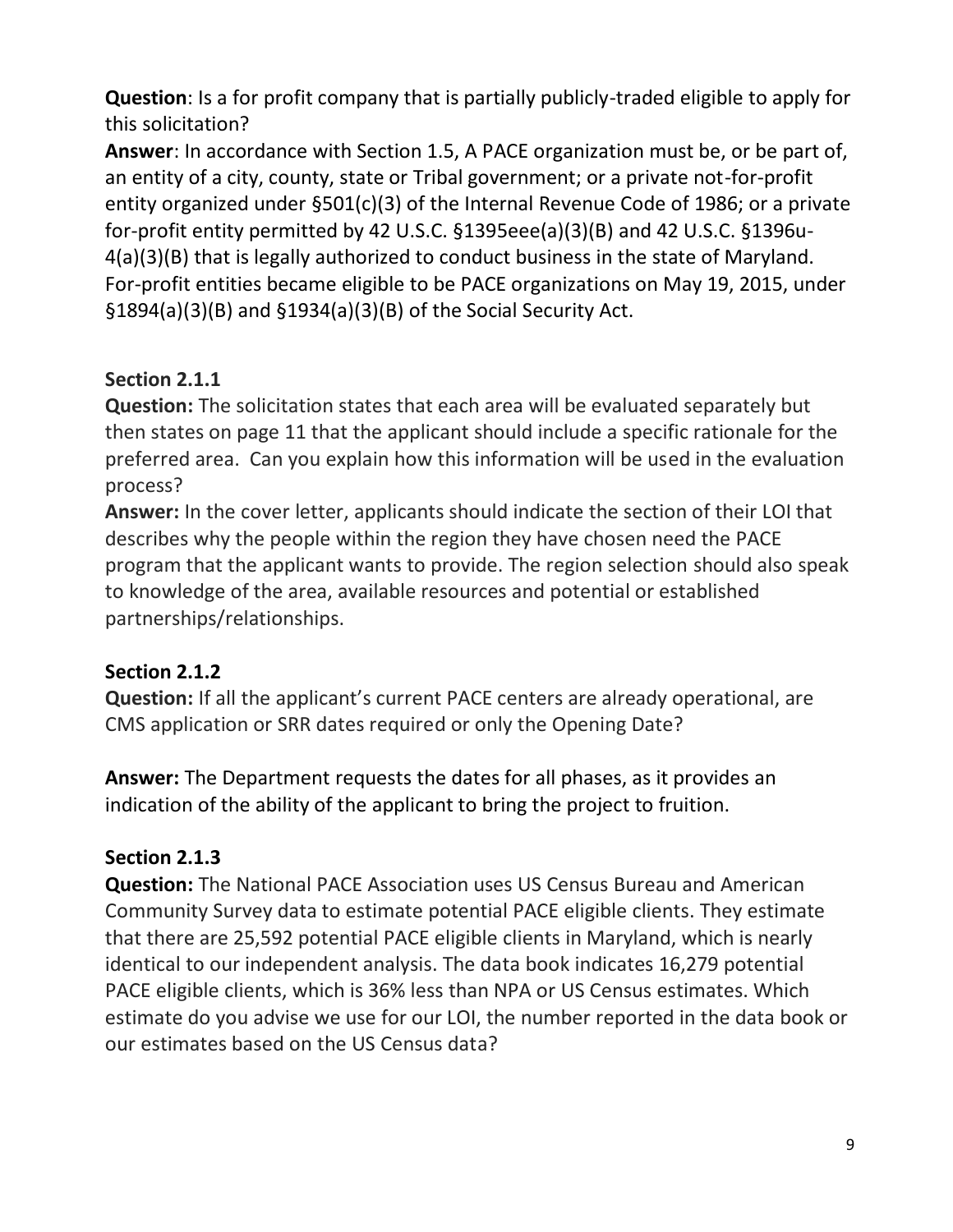**Answer:** Applicants are welcome to use alternate sources of data regarding the eligible population in their responses - for example, to Section 2.1.3. Applicants should explain the sources they use.

# **Section 2.1.3.3**

**Question:** Can references be a Plan Advisory Committee (Quality Committee) member who is a community stakeholder? A participant? Are there specific elements that need to be in the letter? What does "capable of documenting" mean? **Answer:** The references should speak to services provided by the applicant within the past five years and include: 1) Name of customer/entity; 2) Name, title, telephone number and email address of the point of contact for the customer/entity; and 3) Type, time and duration of service provided.

Examples of reference sources may include community stakeholders, current or former participants, or family/friends of current/former participants. "Capable of documenting" means that the person has first-hand knowledge of the adequacy and quality of services provided by the applicant, or is reporting on behalf of someone who does.

**Question:** Can you clarify the request for references? If an organization has not yet provided PACE Services, but members of the organization have been involved in PACE in the past, would references on those individuals be sufficient? **Answer:** The references should be able to speak to the applicant's ability to implement and operate a PACE program. This may include references pertaining to the adequacy and quality of home- and community-based services and/or other medical services that the applicant currently provides.

### **Section 2.1.4.1**

**Question:** What is an "enrollment plan" vs. a marketing plan? **Answer:** Enrollment plans and marketing plans are complementary. An enrollment plan is internal-facing and includes monthly enrollment projections and details on how the applicant will ramp up enrollment. A marketing plan is outward-facing, i.e. strategies (messages, channels, partnerships, etc.). CMS provides marketing guidelines as part of its provider handbook.

### **Section 2.1.4.2**

**Question:** What are the parameters around "detail the services/activities to be provided and list of equipment and resources needed?"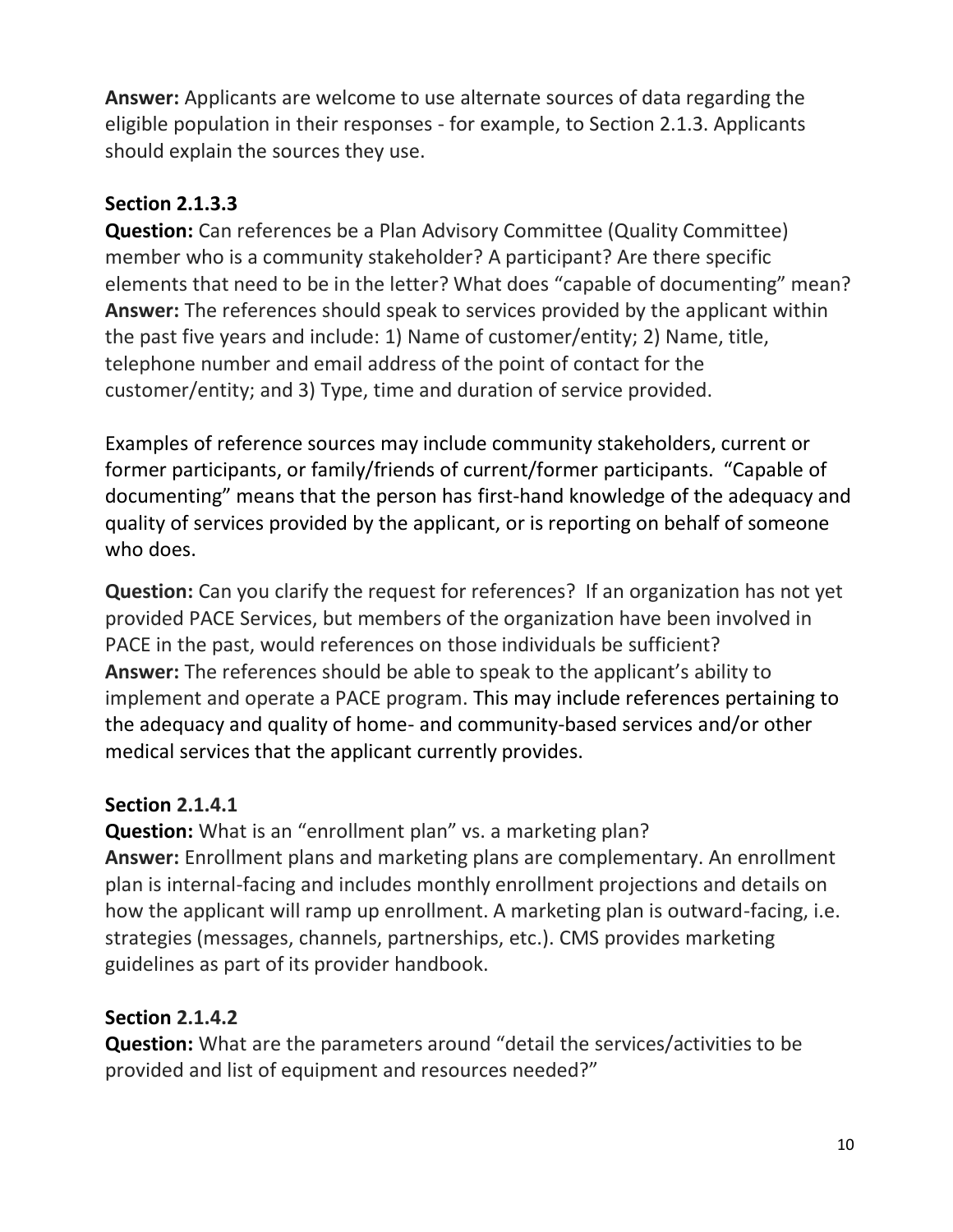**Answer:** The Department does not require an exhaustive inventory list. The applicant should provide the level of detail necessary to demonstrate to the Department your comprehension of the resources needed to start up a PACE site.

**Question:** Please describe the level of detail required to satisfy Section 2.1.4.2 - Description of services to be provided, the org chart and staffing for each functional area. Specificity of Service Plan and Policies - typically, the CMS application will require full detail including ORG chart.

**Answer:** Applicants should strive to demonstrate knowledge of the services required and proposed - and how their organizational structure will ensure all services are delivered with high quality and integrity to participants.

### **Section 2.1.4.3**

**Question:** For the contractors who will provide services, do you need a contract or just a letter?

**Answer:** In these letters, an anticipated contractor should commit to entering into a future contract should the corresponding applicant be selected.

**Question:** Is an "anticipated" contract provider necessary to list for every service in Appendix A not being provided by the PACE organization staff? **Answer:** The applicant must identify which services the PACE organization will provide and which it will contract. The applicant should submit letters of commitment from each anticipated contractor.

**Question:** In reference to Appendix A: PACE Service Delivery Arrangements - Exhibit A categories include executed, direct, contract. The requirement in the RFP references a "Letter of Commitment" to be submitted. If an entity is already contracted, do we need to include a letter of commitment? **Answer:** Yes, please submit letters of commitment, whether a contract is active or intended for the future.

**Question:** Please clarify the difference between Contract and Direct. Does direct mean employed? What if we have a 1099 and contract for coverage? **Answer:** Direct Services are those services provided by staff (employees) of the PACE organization. Contracted services are any services that are provided by an entity or person pursuant to a contract (including the example provided in the question - a 1099 form specifically states "non-employee compensation."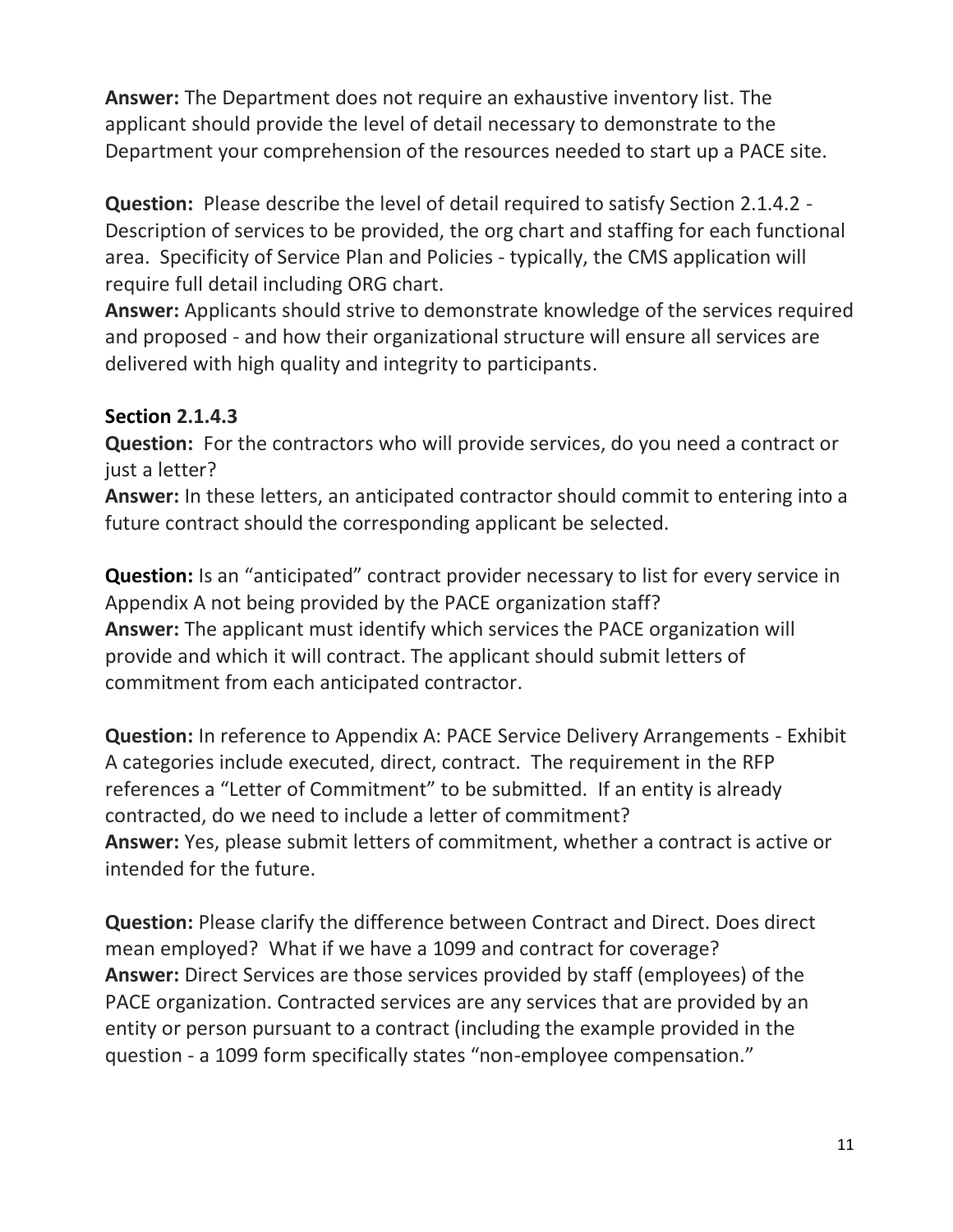**Question:** Are there any specific requirements for the letters of commitment from each anticipated contractor? Which parts of Appendix A relate to requirements in Appendix B and can be left open for the Letter of Intent response? **Answer:** Applicants must complete the chart in Appendix A, as outlined in Section 2.1.4.3. Appendix B relates to future phases of the PACE organization process. Applicants must identify which services the PACE organization will provide and which it will contract. The applicant should submit letters of commitment from each anticipated contractor.

**Question**: Letters of Commitment from contract service providers – Typically, it requires 6-9 months to recruit contract network providers (podiatrist, dentist, audiologist, etc.) We usually do this after a service area is awarded and concurrent with site development. We are asking the state to reconsider the extra step of a letter of commitment or to make it part of the RAI process.

**Answer**: Section 2.1.4.3 requests letters of commitment from each anticipated contractor to the extent that they are known and to the best of the applicant's ability.

# **Section 2.1.5**

**Question:** Does the cost of operations need to be detailed or is the total sufficient? Does "break-even" mean positive net income on a monthly basis, or pay-back of working capital?

**Answer:** "Total" is sufficient for cost of operations. "Break even" should be taken to mean positive net income on a rolling 12-month basis.

### **Section 2.1.5.3**

**Question:** PACE Organizations have risk reserve requirements and are not clear on the RBC, TAC, and ACL applicability to PACE. Is there an alternative? **Answer:** "Total surplus" and "total reserve" can be used as an alternative.

**Question:** Do PACE organizations have to be licensed by the department of insurance in Maryland?

**Answer:** Medicaid providers are required to have insurance but not through the Maryland Insurance Administration. They must have various types of insurance, such as worker's compensation, vehicle, general liability, etc.

**Question**: Will the PACE programs be subject to oversight as if they were insurance companies?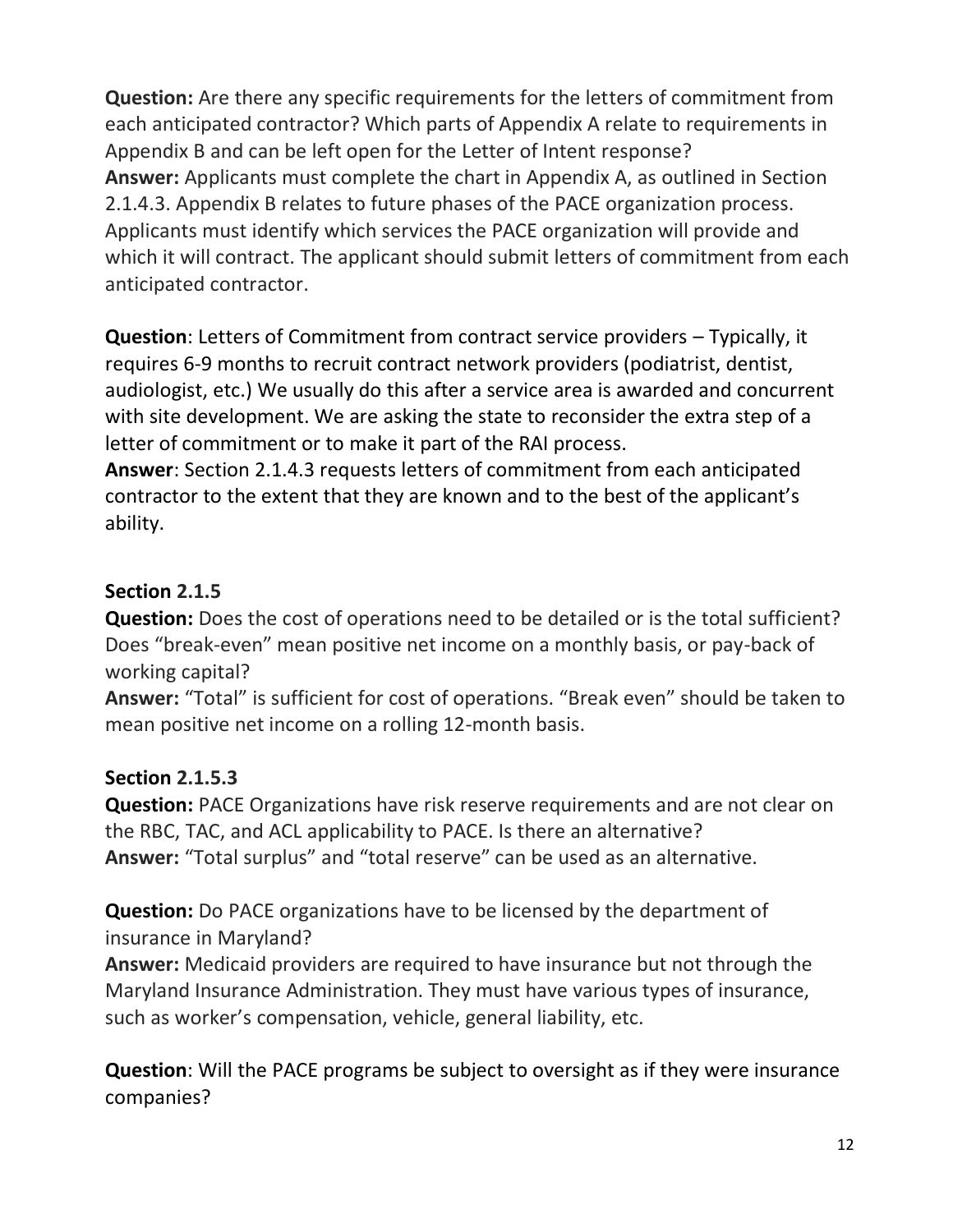**Answer**: PACE programs will be subject to oversight as a Medicaid services provider (CMS and MDH) and as an Adult Medical Day Center (OHCQ).

#### **Section 2.1.5.4**

**Question:** What financial data and information does MDH require for a PACE program? What are the insolvency plan requirements of MDH? **Answer:** A company's best information related to an annual "profit and loss" (P&L) estimate is required. Regarding insolvency a minimum risk-based capital (RBC) ratio of 200% must be maintained. Expressed another way, the company must have enough capital and surplus on hand at all times to pay at least 2.5 weeks of claims and administrative expenses without additional incoming revenue. Crossing that threshold requires a corrective action plan.

**Question**: Can you explain how to calculate the parts of the RBC requirement and what the goal is? Is this to meet the CMS fiscal soundness requirement, or a different, specific, and additional Maryland insurance provider requirement? Requirement is for: *Risk-based capital (RBC): "Total adjusted capital & surplus" (TAC) and "authorized control level" (ACL) surplus for the last five years along with a fiveyear projection*

**Answer**: RBC was intended to come from the "Health Annual Statement," "Five-Year Historical Data" exhibit, lines 14 & 15. The goal is to assess and compare financial strength. It is a regulatory tool for measuring the minimum amount of capital appropriate for an organization to support its overall business operations in consideration of its size and risk profile.

The Department is aligning its financial statement requirements with those required by the Maryland Insurance Administration. The Maryland Insurance Administration requires the Company to maintain minimum capital and surplus equal to the greater of \$750,000 or 5% of earned subscription charges with a maximum surplus requirement of \$3,000,000 or 200% of the NAIC RBC authorized control Level.

- **Q**: Please define "Total adjusted capital & surplus" and how to calculate it **A**: Please see previous response. If this is problematic, a proxy such as "net worth" (*i.e*., assets minus unsubordinated liabilities) may be provided.
- **Q**: Please define "authorized control level" and how to calculate it **A**: Please see previous response.
- **Q**: Please define "Total surplus" and "total reserve"?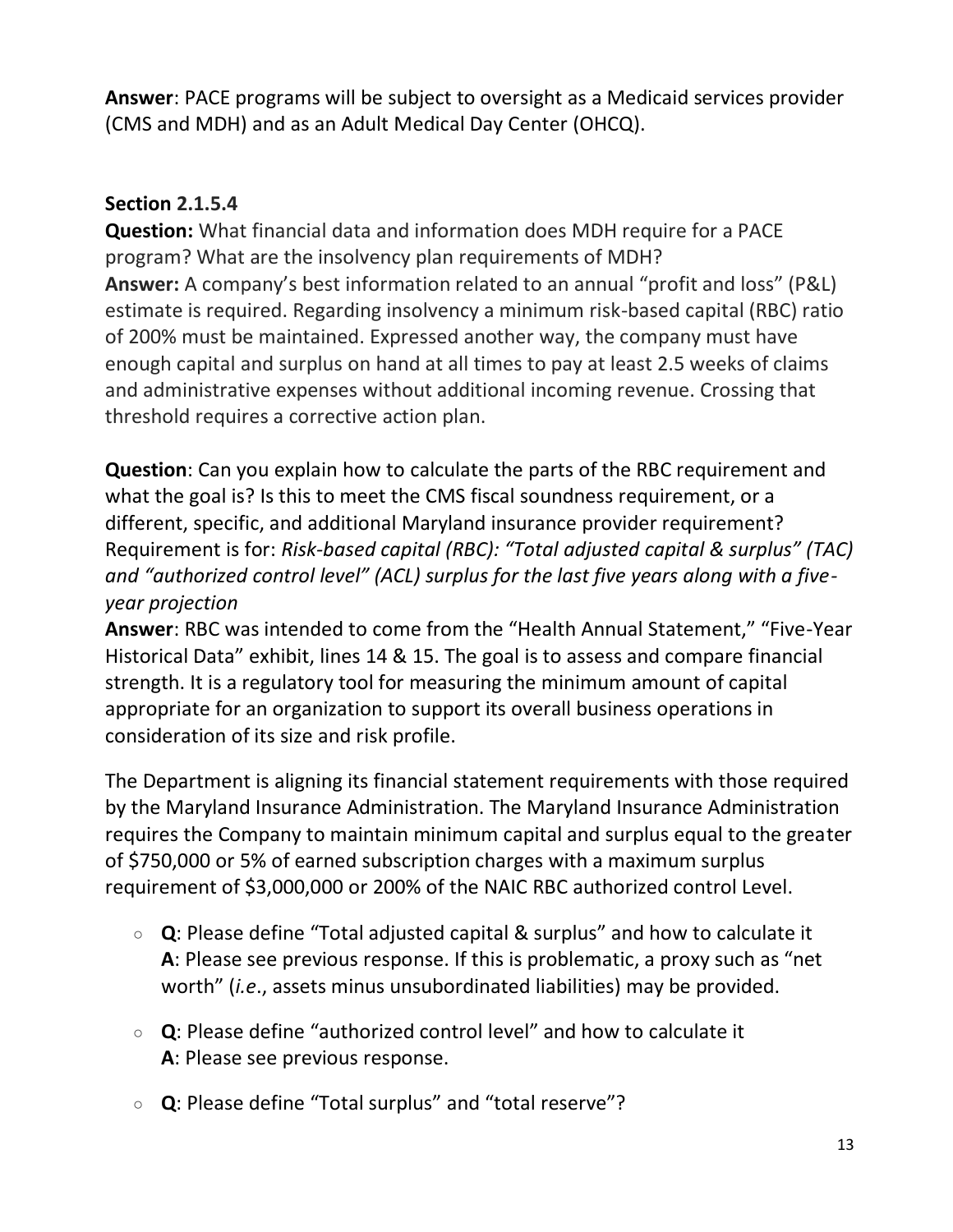**A**: Please see previous response. "Net worth" may be used in place of surplus and/or reserve.

- **Q**: Please describe how to calculate a "risk-based capital (RBC) ratio"? Does an RBC ratio of 200% = 2.5 weeks of claims and administrative expenses; or would those numbers be different? Please define "administrative expenses"? **A**: Please see previous response. The "2.5 weeks" is a broad, general, rule of thumb. Administrative costs include any non-benefit costs, including profit.
- **Q**: If an applicant is unable to provide a 5-year projection due to guidelines around material non-public disclosures, is there a substitute that can suffice? E.g. a letter of guarantee? **A**: Yes. If fewer than five years are available, that would be welcomed.

Otherwise, a letter of guarantee would suffice.

**Question**: Please confirm only current days of cash investments on hand to cover operating expenses and current cash to debt ratio are required. **Answer**: Confirmed.

**Question**: If comparable financial information is only available for 2019, 2020, and 2021, is it sufficient to provide 3 years of net operating margin and 3 years of information on PACE experience in the three states with the highest enrollment, instead of 5 years?

**Answer**: Yes, this would be permissible.

### **Section 2.2**

**Question:** Will Maryland consider awarding an applicant for more than one service area?

**Answer:** Yes, but applicants must submit LOIs for each service area, i.e. applicants should submit an LOI for each envisioned PACE center.

**Question:** Is the intent to select one applicant per PACE region following the competitive LOI process?

**Answer:** The Department intends to select one applicant per designated area (grouping of ZIP codes) as part of the competitive LOI process, i.e. the LOI phase is competitive. Only successful applicants from the LOI phase will be invited to proceed to the ensuing phases.